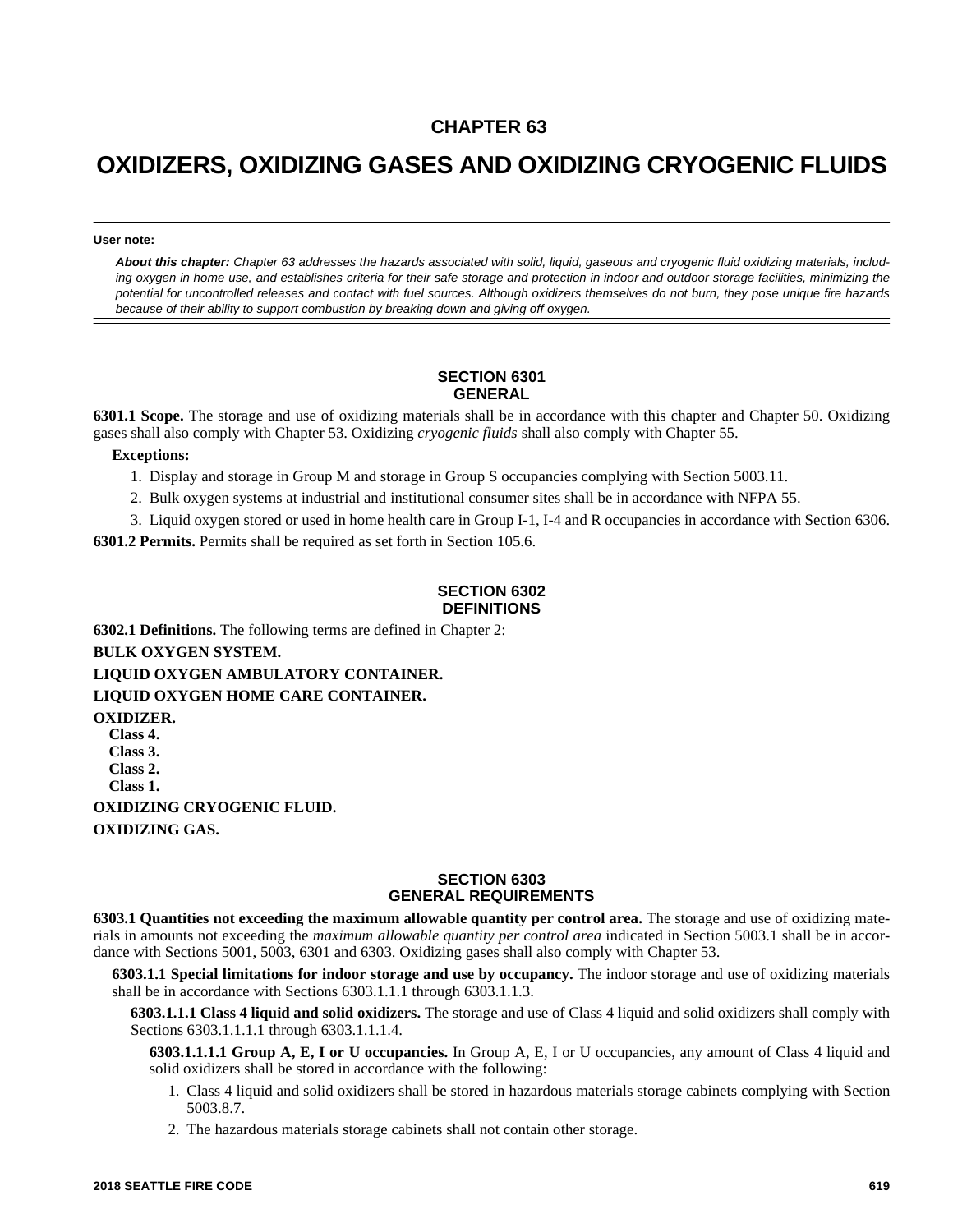**6303.1.1.1.2 Group R occupancies.** Class 4 liquid and solid oxidizers shall not be stored or used within Group R occupancies.

**6303.1.1.1.3 Offices and retail sales areas.** Class 4 liquid and solid oxidizers shall not be stored or used in offices or retail sales areas of Group B, F, M or S occupancies.

**6303.1.1.1.4 Classrooms.** In classrooms of Group B, F or M occupancies, any amount of Class 4 liquid and solid oxidizers shall be stored in accordance with the following:

- 1. Class 4 liquid and solid oxidizers shall be stored in hazardous materials storage cabinets complying with Section 5003.8.7.
- 2. Hazardous materials storage cabinets shall not contain other storage.

**6303.1.1.2 Class 3 liquid and solid oxidizers.** Not more than 220 pounds (99 kg) of solid or 22 gallons (83 L) of liquid Class 3 oxidizer is allowed in storage and use where such materials are necessary for maintenance purposes or operation of equipment. The oxidizers shall be stored in *approved* containers and in an *approved* manner.

**6303.1.1.3 Oxidizing gases.** Except for cylinders of nonliquefied *compressed gases* not exceeding a capacity of 250 cubic feet (7 m<sup>3</sup>) or liquefied *compressed gases* not exceeding a capacity of 46 pounds (21 kg) each used for maintenance purposes, patient care or operation of equipment, oxidizing gases shall not be stored or used in Group A, E, I or R occupancies or in offices in Group B occupancies.

The aggregate quantities of gases used for maintenance purposes and operation of equipment shall not exceed the *maximum allowable quantity per control area* listed in Table 5003.1.1(1).

Medical gas systems and medical gas supply cylinders shall also be in accordance with Section 5306.

**6303.1.2 Emergency shutoff.** *Compressed gas* systems conveying oxidizing gases shall be provided with *approved* manual or automatic emergency shutoff valves that can be activated at each point of use and at each source.

**6303.1.2.1 Shutoff at source.** A manual or automatic fail-safe emergency shutoff valve shall be installed on supply piping at the cylinder or bulk source. Manual or automatic cylinder valves are allowed to be used as the required emergency shutoff valve where the source of supply is limited to unmanifolded cylinder sources.

**6303.1.2.2 Shutoff at point of use.** A manual or automatic emergency shutoff valve shall be installed on the supply piping at the point of use or at a point where the equipment using the gas is connected to the supply system.

**6303.1.3 Ignition source control.** Ignition sources in areas containing oxidizing gases shall be controlled in accordance with Section 5003.7.

**6303.2 Class 1 oxidizer storage configuration.** The storage configuration of Class 1 liquid and solid oxidizers shall be as set forth in Table 6303.2.

# **SECTION 6304 STORAGE**

**6304.1 Indoor storage.** Indoor storage of oxidizing materials in amounts exceeding the *maximum allowable quantity per control area* indicated in Table 5003.1.1(1) shall be in accordance with Sections 5001, 5003 and 5004 and this chapter.

**6304.1.1 Explosion control.** Indoor storage rooms, areas and buildings containing Class 4 liquid or solid oxidizers shall be provided with explosion control in accordance with Section 911.

**6304.1.2 Automatic sprinkler system.** The *automatic sprinkler system* for oxidizer storage shall be designed in accordance with NFPA 400.

**6304.1.3 Liquid-tight floor.** In addition to Section 5004.12, floors of storage areas for liquid and solid oxidizers shall be of liquid-tight construction.

**6304.1.4 Smoke detection.** An *approved* supervised smoke detection system in accordance with Section 907 shall be installed in liquid and solid oxidizer storage areas. Activation of the smoke detection system shall sound a local alarm.

**Exception:** Detached storage buildings protected by an *approved* automatic fire-extinguishing system.

**6304.1.5 Storage conditions.** The maximum quantity of oxidizers per building in storage buildings shall not exceed those quantities set forth in Tables 6304.1.5(1) through 6304.1.5(3).

The storage configuration for liquid and solid oxidizers shall be as set forth in Table 6303.2 and Tables 6304.1.5(1) through 6304.1.5(3).

Class 2 oxidizers shall not be stored in *basements* except where such storage is in stationary tanks.

Class 3 and 4 oxidizers in amounts exceeding the *maximum allowable quantity per control area* set forth in Section 5003.1 shall be stored on the ground floor only.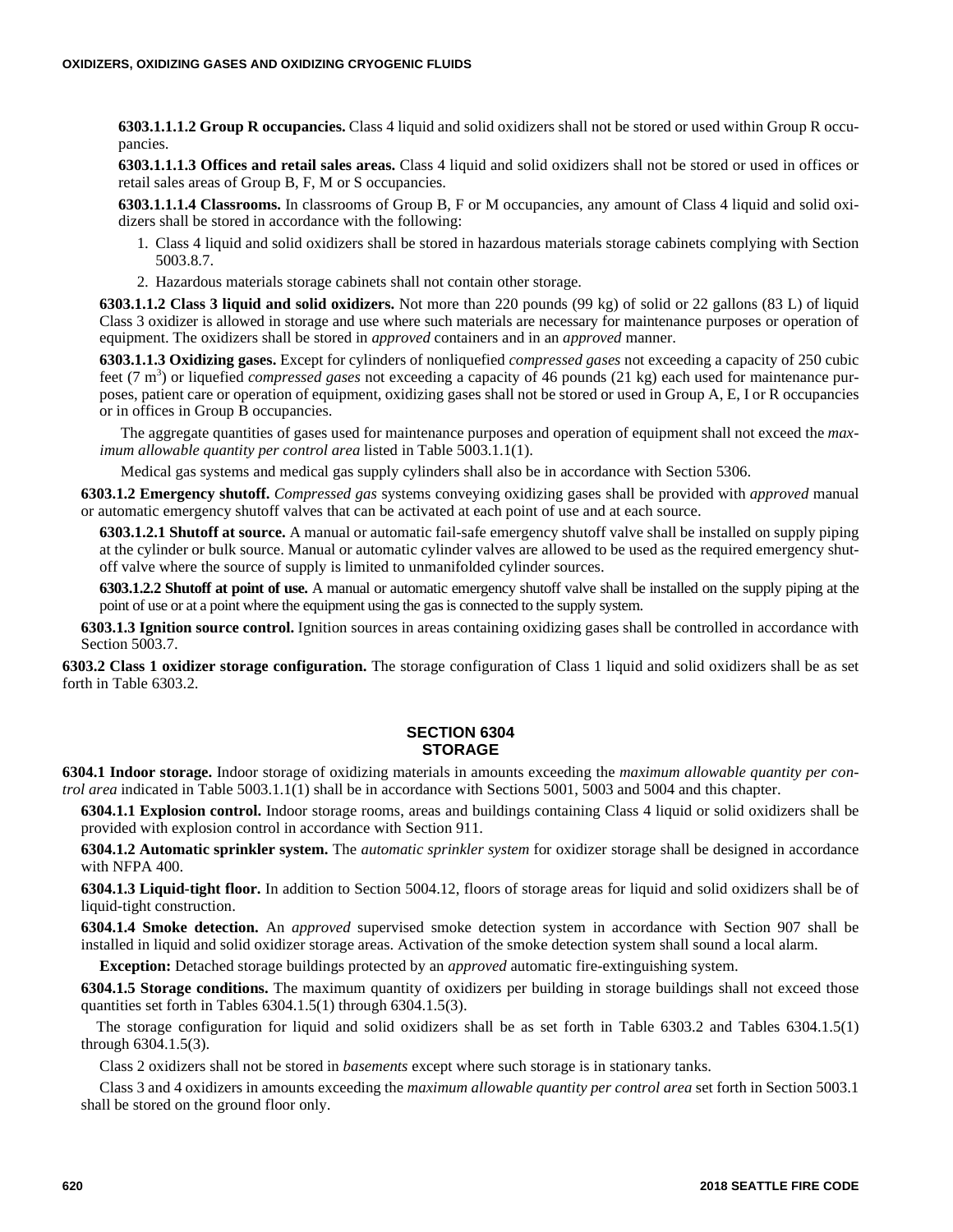| <b>TABLE 6303.2</b>                            |  |
|------------------------------------------------|--|
| STORAGE OF CLASS 1 OXIDIZER LIQUIDS AND SOLIDS |  |
|                                                |  |

| <b>STORAGE CONFIGURATION</b>               | LIMITS (feet) |
|--------------------------------------------|---------------|
| Piles                                      |               |
| Maximum width                              | 24            |
| Maximum height                             | 20            |
| Maximum distance to aisle                  | 12            |
| Minimum distance to next pile <sup>a</sup> |               |
| Minimum distance to walls <sup>b</sup>     |               |
| Maximum quantity per pile                  | $200$ tons    |
| Maximum quantity per building              | No Limit      |

For SI: 1 foot = 304.8 mm, 1 pound = 0.454 kg, 1 ton = 0.907185 metric ton.

a. The minimum aisle width shall be equal to the pile height, but not less than 4 feet and not greater than 8 feet.

b. There shall not be a minimum distance from the pile to a wall for amounts less than 9,000 pounds.

| TABLE 6304.1.5(1)                              |
|------------------------------------------------|
| STORAGE OF CLASS 2 OXIDIZER LIQUIDS AND SOLIDS |
|                                                |

| <b>STORAGE CONFIGURATION</b>  | <b>LIMITS</b>        |                           |                         |
|-------------------------------|----------------------|---------------------------|-------------------------|
|                               | Control area storage | Group H occupancy storage | <b>Detached storage</b> |
| Piles                         |                      |                           |                         |
| Maximum width                 | 16 feet              | 25 feet                   | 25 feet                 |
| Maximum height                | Note a               | Note a                    | Note a                  |
| Maximum distance to aisle     | 8 feet               | 12 feet                   | 12 feet                 |
| Minimum distance to next pile | Note b               | Note b                    | Note b                  |
| Minimum distance to walls     | 2 feet               | 2 feet <sup>c</sup>       | $2$ feet <sup>c</sup>   |
| Maximum quantity per pile     | MAO                  | $100 \text{ tons}$        | $100 \text{ tons}$      |
| Maximum quantity per building | MAO                  | $2000$ tons               | No Limit                |

For SI: 1 foot = 304.8 mm, 1 pound =  $0.454$  kg, 1 ton =  $0.907185$  metric ton.

a. Maximum storage height in nonsprinklered buildings is limited to 6 feet. In sprinklered buildings see NFPA 400 for storage heights based on ceiling sprinkler protection.

b. The minimum aisle width shall be equal to the pile height, but not less than 4 feet and not greater than 8 feet.

c. For protection level and detached storage under 4,500 pounds, there shall not be a minimum separation distance between the pile and any wall.

#### **TABLE 6304.1.5(2) STORAGE OF CLASS 3 OXIDIZER LIQUIDS AND SOLIDS**

| <b>STORAGE CONFIGURATION</b>  | <b>LIMITS</b>        |                             |                             |
|-------------------------------|----------------------|-----------------------------|-----------------------------|
|                               | Control area storage | Group H occupancy storage   | <b>Detached storage</b>     |
| Piles                         |                      |                             |                             |
| Maximum width                 | 12 feet              | 16 feet                     | 20 feet                     |
| Maximum height                | Note a               | Note a                      | Note a                      |
| Maximum distance to aisle     | 8 feet               | 10 feet                     | 10 feet                     |
| Minimum distance to next pile | Note b               | Note b                      | Note b                      |
| Minimum distance to walls     | 4 feet               | $4 \text{ feet}^{\text{c}}$ | $4 \text{ feet}^{\text{c}}$ |
| Maximum quantity per pile     | NA                   | 30 tons                     | $100$ tons                  |
| Maximum quantity per building | <b>MAO</b>           | 1200 tons                   | No Limit                    |

For SI: 1 foot = 304.8 mm, 1 pound = 0.454 kg, 1 ton = 0.907185 metric ton.

a. Maximum storage height in nonsprinklered buildings is limited to 6 feet. In sprinklered buildings see NFPA 400 for storage heights based on ceiling sprinkler protection.

b. The minimum aisle width shall be equal to the pile height, but not less than 4 feet and not greater than 8 feet.

c. For protection level and detached storage under 2,300 pounds, there shall not be a minimum separation distance between the pile and any wall.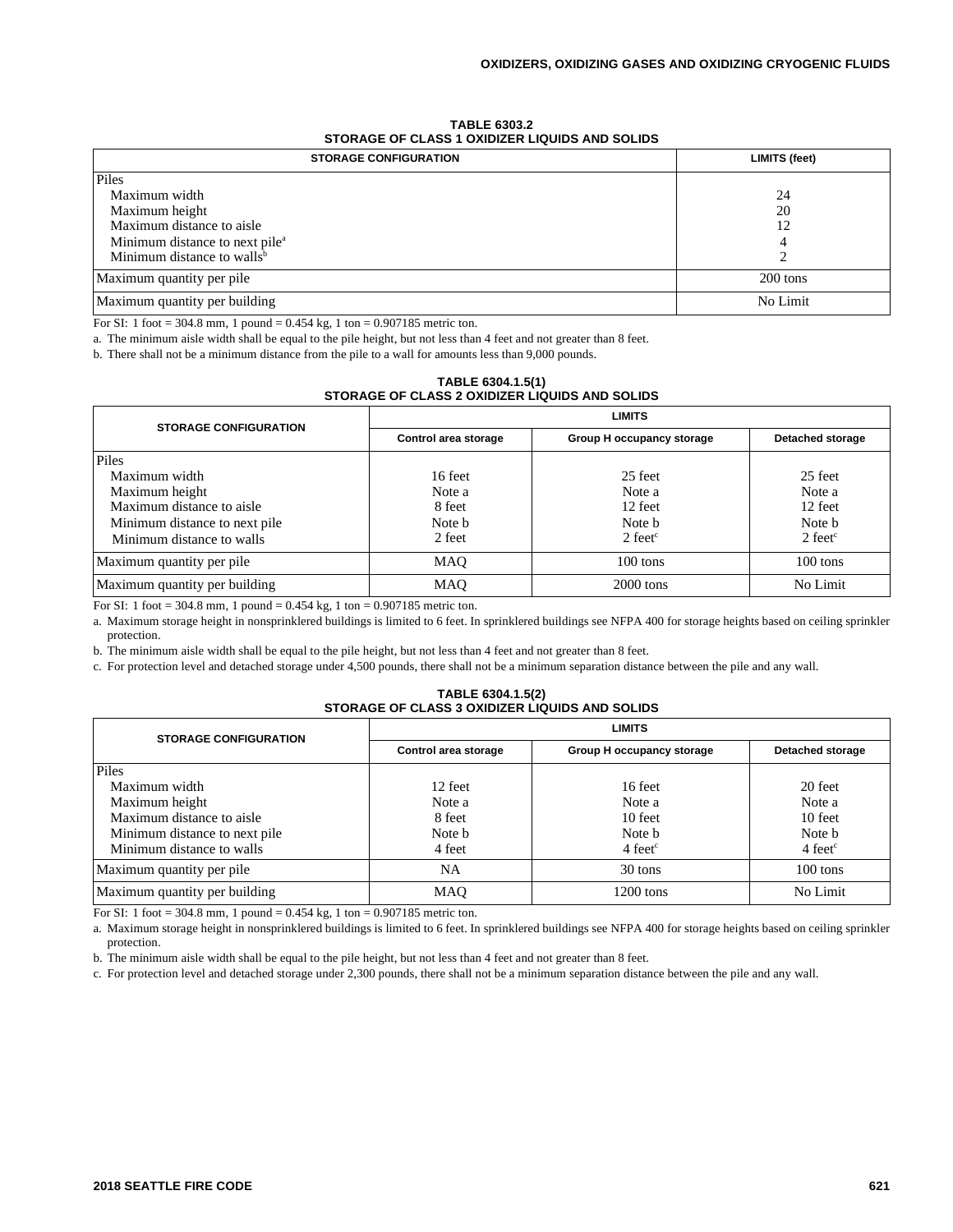| STORAGE OF CLASS 4 OXIDIZER LIQUIDS AND SOLIDS |               |  |
|------------------------------------------------|---------------|--|
| <b>STORAGE CONFIGURATION</b>                   | LIMITS (feet) |  |
| <b>Piles</b>                                   |               |  |
| Maximum length                                 | 10            |  |
| Maximum width                                  |               |  |
| Maximum height                                 |               |  |
| Minimum distance to next pile                  |               |  |
| Maximum quantity per building                  | No Limit      |  |

**TABLE 6304.1.5(3) STORAGE OF CLASS 4 OXIDIZER LIQUIDS AND SOLIDS**

For SI: 1 foot =  $304.8$  mm.

**6304.1.6 Separation of Class 4 oxidizers from other materials.** In addition to the requirements in Section 5003.9.8, Class 4 oxidizer liquids and solids shall be separated from other hazardous materials by not less than a 1-hour *fire barrier* or stored in hazardous materials storage cabinets.

**6304.1.7 Contamination.** Liquid and solid oxidizers shall not be stored on or against combustible surfaces. Liquid and solid oxidizers shall be stored in a manner to prevent contamination.

**6304.1.8 Detached storage.** Storage of liquid and solid oxidizers shall be in detached buildings where required by Section 5003.8.2.

**6304.1.8.1 Separation distance.** Detached storage buildings for Class 4 oxidizer liquids and solids shall be located not less than 50 feet (15 240 mm) from other hazardous materials storage.

**6304.2 Outdoor storage.** Outdoor storage of oxidizing materials in amounts exceeding the *maximum allowable quantities per control area* set forth in Table 5003.1.1(3) shall be in accordance with Sections 5001, 5003, 5004 and this chapter. Oxidizing gases shall also comply with Chapter 53.

**6304.2.1 Distance from storage to exposures for oxidizing gases.** Outdoor storage areas for oxidizing gases shall be located in accordance with Table 6304.2.1.

| <u>UAIDIZEN GASEST DISTANGE FNUM STUNAGE TU EAFUSUNES</u> |                                                                                                                                                                    |                                              |  |
|-----------------------------------------------------------|--------------------------------------------------------------------------------------------------------------------------------------------------------------------|----------------------------------------------|--|
| <b>QUANTITY OF GAS STORED</b><br>(cubic feet at NTP)      | DISTANCE TO A BUILDING NOT ASSOCIATED WITH THE<br><b>MANUFACTURE OR DISTRIBUTION OF OXIDIZING GASES OR</b><br>PUBLIC WAY OR LOT LINE THAT CAN BE BUILT UPON (feet) | <b>DISTANCE BETWEEN STORAGE AREAS (feet)</b> |  |
| $0 - 50,000$                                              |                                                                                                                                                                    |                                              |  |
| $50,001 - 100,000$                                        | 10                                                                                                                                                                 | 10                                           |  |
| $100,001$ or greater                                      |                                                                                                                                                                    | 10                                           |  |

**TABLE 6304.2.1 OXIDIZER GASES—DISTANCE FROM STORAGE TO EXPOSURES<sup>a</sup>**

For SI: 1 foot =  $304.8$  mm, 1 cubic foot =  $0.02832$  m<sup>3</sup>.

a. The minimum required distances shall not apply where fire barriers without openings or penetrations having a minimum fire-resistance rating of 2 hours interrupt the line of sight between the storage and the exposure. The configuration of the fire barrier shall be designed to allow natural ventilation to prevent the accumulation of hazardous gas concentrations.

**6304.2.1.1 Oxidizing cryogenic fluids.** Outdoor storage areas for oxidizing *cryogenic fluids* shall be located in accordance with Chapter 55.

**6304.2.2 Storage configuration for liquid and solid oxidizers.** Storage configuration for liquid and solid oxidizers shall be in accordance with **Table** 6303.2 and Tables 6304.1.5(1) through 6304.1.5(3).

**6304.2.3 Storage configuration for oxidizing gases.** Storage configuration for oxidizing gases shall be in accordance with Table 6304.2.1.

# **SECTION 6305 USE**

**6305.1 Scope.** The use of oxidizers in amounts exceeding the *maximum allowable quantity per control area* indicated in Table 5003.1.1(1) or 5003.1.1(3) shall be in accordance with Sections 5001, 5003, 5005 and this chapter. Oxidizing gases shall also comply with Chapter 53.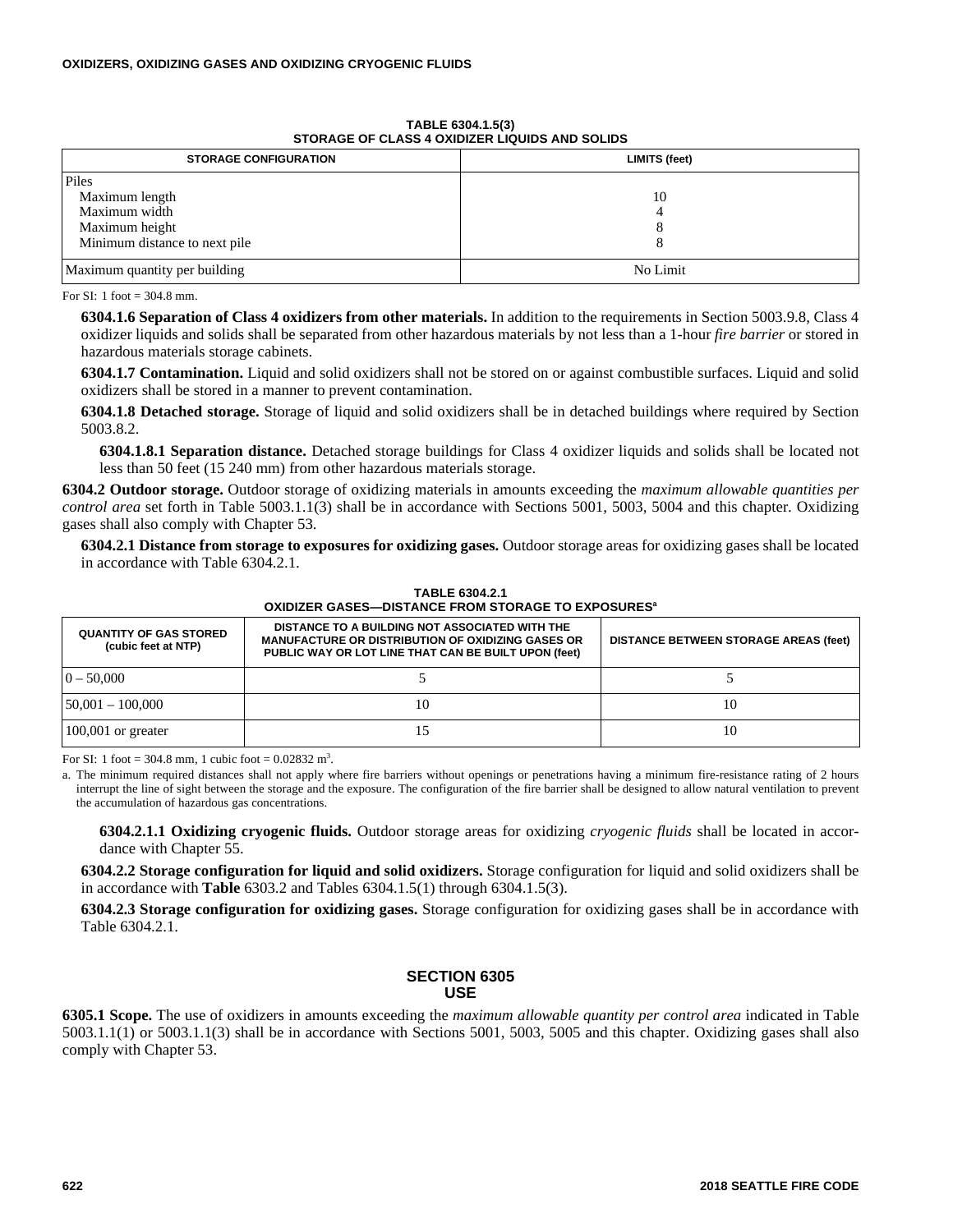# **SECTION 6306 LIQUID OXYGEN IN HOME HEALTH CARE**

**6306.1 General.** The storage and use of liquid oxygen (LOX) in home health care in Group I-1, I-4 and R occupancies shall comply with Sections 6306.2 through 6306.6, or shall be stored and used in accordance with Chapter 50.

**6306.2 Information and instructions to be provided.** The seller of liquid oxygen shall provide the user with information in written form that includes, but is not limited to, the following:

- 1. Manufacturer's instructions and labeling for safe storage and use of the containers.
- 2. Locating containers away from ignition sources, *exits,* electrical hazards and high-temperature devices in accordance with Section 6306.3.3.
- 3. Restraint of containers to prevent falling in accordance with Section 6306.3.4.
- 4. Requirements for handling containers in accordance with Section 6306.3.5.
- 5. Safeguards for refilling containers in accordance with Section 6306.3.6.
- 6. Signage requirements in accordance with Section 6306.6.

**6306.3 Liquid oxygen home care containers.** Containers of liquid oxygen in home health care shall be in accordance with Sections 6306.3.1 through 6306.3.6.3.

**6306.3.1 Maximum individual container capacity.** Liquid oxygen home care containers shall not exceed an individual capacity of 15.8 gallons (60 L) in Group I-1, I-4 and R occupancies. Liquid oxygen ambulatory containers are allowed in Group I-1, I-4 and R occupancies. Containers of liquid oxygen in home health care shall also be stored, used and filled in accordance with Section 6306 and **Sections** 5503.1 and 5503.2.

**6306.3.2 Manufacturer's instructions and labeling.** Containers shall be stored, used and operated in accordance with the manufacturer's instructions and labeling.

**6306.3.3 Locating containers.** Containers shall not be located in areas where any of the following conditions exist:

- 1. They can be overturned due to operation of a door.
- 2. They are in the direct path of egress.
- 3. They are subject to falling objects.
- 4. They can become part of an electrical circuit.
- 5. Open flames and high-temperature devices can cause a hazard.

**6306.3.4 Restraining containers.** Liquid oxygen home care containers shall be restrained while in storage or use to prevent falling caused by contact, vibration or seismic activity. Containers shall be restrained by one of the following methods:

- 1. Restraining containers to a fixed object with one or more restraints.
- 2. Restraining containers within a framework, stand or assembly designed to secure the container.
- 3. Restraining containers by locating a container against two points of contact such as the walls of a corner of a room or a wall and a secure furnishing or object such as a desk.

**6306.3.5 Container handling.** Containers shall be handled by use of a cart or hand truck designed for such use.

#### **Exceptions**:

1. Liquid oxygen home care containers equipped with a roller base.

2. Liquid oxygen ambulatory containers are allowed to be hand carried.

**6306.3.6 Filling of containers.** The filling of containers shall be in accordance with Sections 6306.3.6.1 through 6306.3.6.3.

**6306.3.6.1 Filling location.** Liquid oxygen home care containers and ambulatory containers shall be filled outdoors.

**Exception:** Liquid oxygen ambulatory containers are allowed to be filled indoors where the supply container is specifically designed for filling such containers and written instructions are provided by the container manufacturer.

**6306.3.6.2 Incompatible surfaces.** A drip pan compatible with liquid oxygen shall be provided under home care container fill and vent connections during the filling process in order to protect against liquid oxygen spillage from coming into contact with combustible surfaces, including asphalt.

**6306.3.6.3 Open flames and high-temperature devices.** The use of open flames and high-temperature devices shall be in accordance with Section 5003.7.2.

**6306.4 Maximum aggregate quantity.** The maximum aggregate quantity of liquid oxygen allowed in storage and in use in each *dwelling unit* shall be 31.6 gallons (120 L).

**Exceptions:**

1. The maximum aggregate quantity of liquid oxygen allowed in Group I-4 occupancies shall be limited by the maximum allowable quantity set forth in Table 5003.1.1(1).